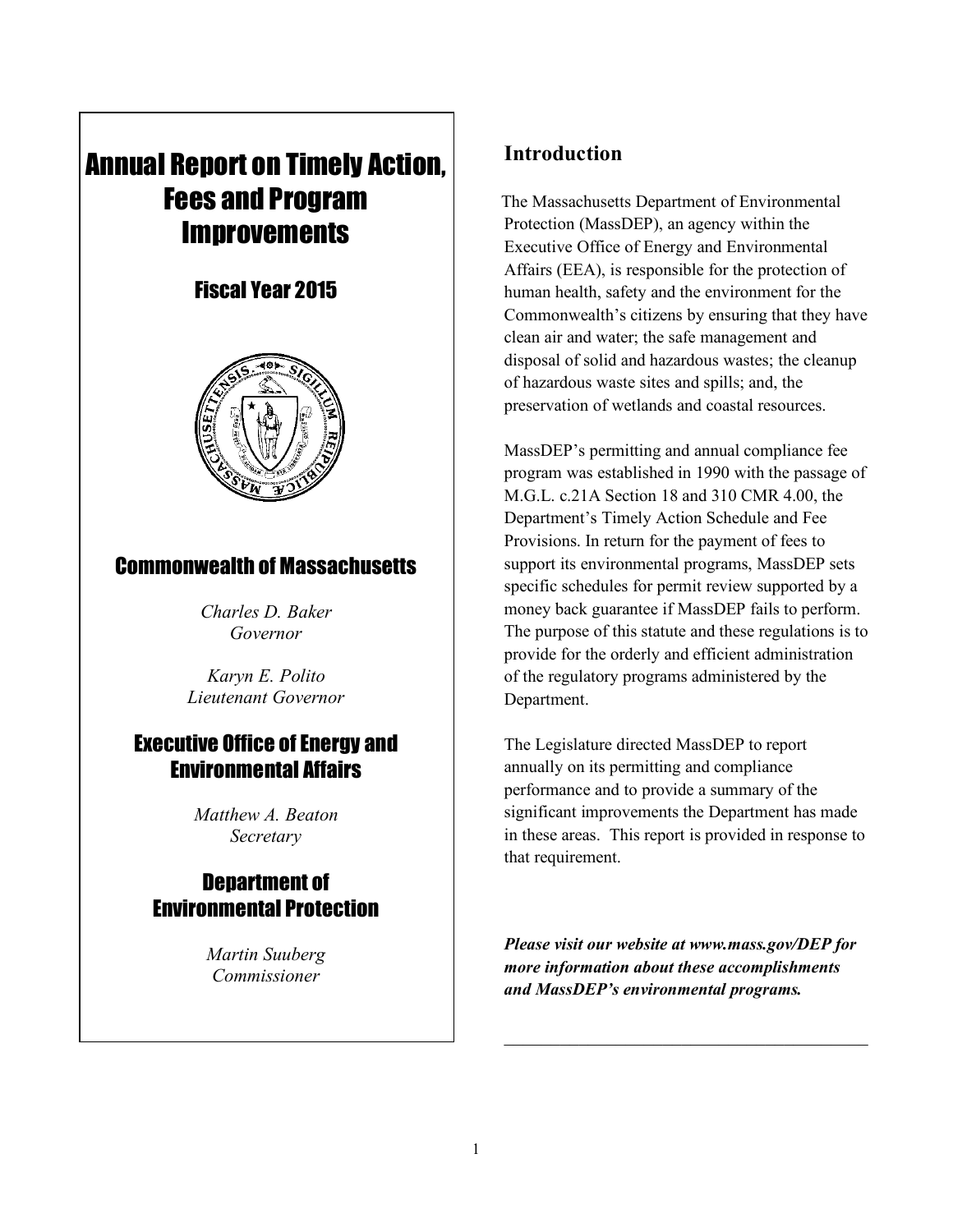## **By the Numbers: MassDEP Permitting, Compliance and Enforcement in FY 2015\***

## *PIMS* **Timely Action Permit Application Fees and Activity\*\***

|                                  | <b>FY 2014</b> | <b>FY 2015</b> |
|----------------------------------|----------------|----------------|
|                                  |                |                |
| Applications received            | 2,329          | 2,107          |
| Total revenue                    | \$1.5 million  | \$1.35 million |
| Final determinations issued      | 2,106          | 2,074          |
| Refunds for missed timelines     |                |                |
| Dollar value of timeline refunds | \$13,855       |                |

| <b>PIMS Timely Action Permit Application Final Determinations***</b> |                                         |                 |                |                |  |
|----------------------------------------------------------------------|-----------------------------------------|-----------------|----------------|----------------|--|
|                                                                      | <b>Applications</b><br><b>Completed</b> | <b>Approved</b> | <b>Denied</b>  | Withdrawn      |  |
| Air Quality                                                          | 110                                     | 95              | 0              | 15             |  |
| Waste Site Cleanup                                                   | 77                                      | 75              | 0              | $\overline{2}$ |  |
| Hazardous Waste                                                      | 151                                     | 151             | 0              | $\theta$       |  |
| Industrial Waste Water                                               | 11                                      | 10              | 0              |                |  |
| Lab Certifications                                                   | 23                                      | 20              | 0              | 3              |  |
| Solid Waste                                                          | 192                                     | 176             | $\overline{2}$ | 14             |  |
| Watershed Management                                                 | 375                                     | 356             |                | 18             |  |
| <b>Water Pollution Control</b>                                       | 250                                     | 226             | $\overline{2}$ | 22             |  |
| Water Supply                                                         | 565                                     | 557             |                | $\tau$         |  |
| Wetlands & Waterways                                                 | 276                                     | 264             | $\overline{2}$ | 10             |  |
| <b>Total – All Programs</b>                                          | 2,074                                   | 1,960           | 8              | 106            |  |

## **Timely Action Fees Collected Under 310 CMR 4.00**

|                                            | <b>FY 2014</b>  | <b>FY 2015</b> |  |
|--------------------------------------------|-----------------|----------------|--|
| <b>Annual Compliance Fees</b>              | $$10.2$ million | \$10.5 million |  |
| Chapter 21E Annual Compliance Fees         | \$3.5 million   | \$3.8 million  |  |
| All Permit Application Fees                | \$2.2 million   | \$2.5 million  |  |
| Wetlands Notices of Intent                 | \$1.3 million   | \$1.4 million  |  |
| <b>Total Timely Action Fees Collected:</b> | \$17.2 million  | \$18.2 million |  |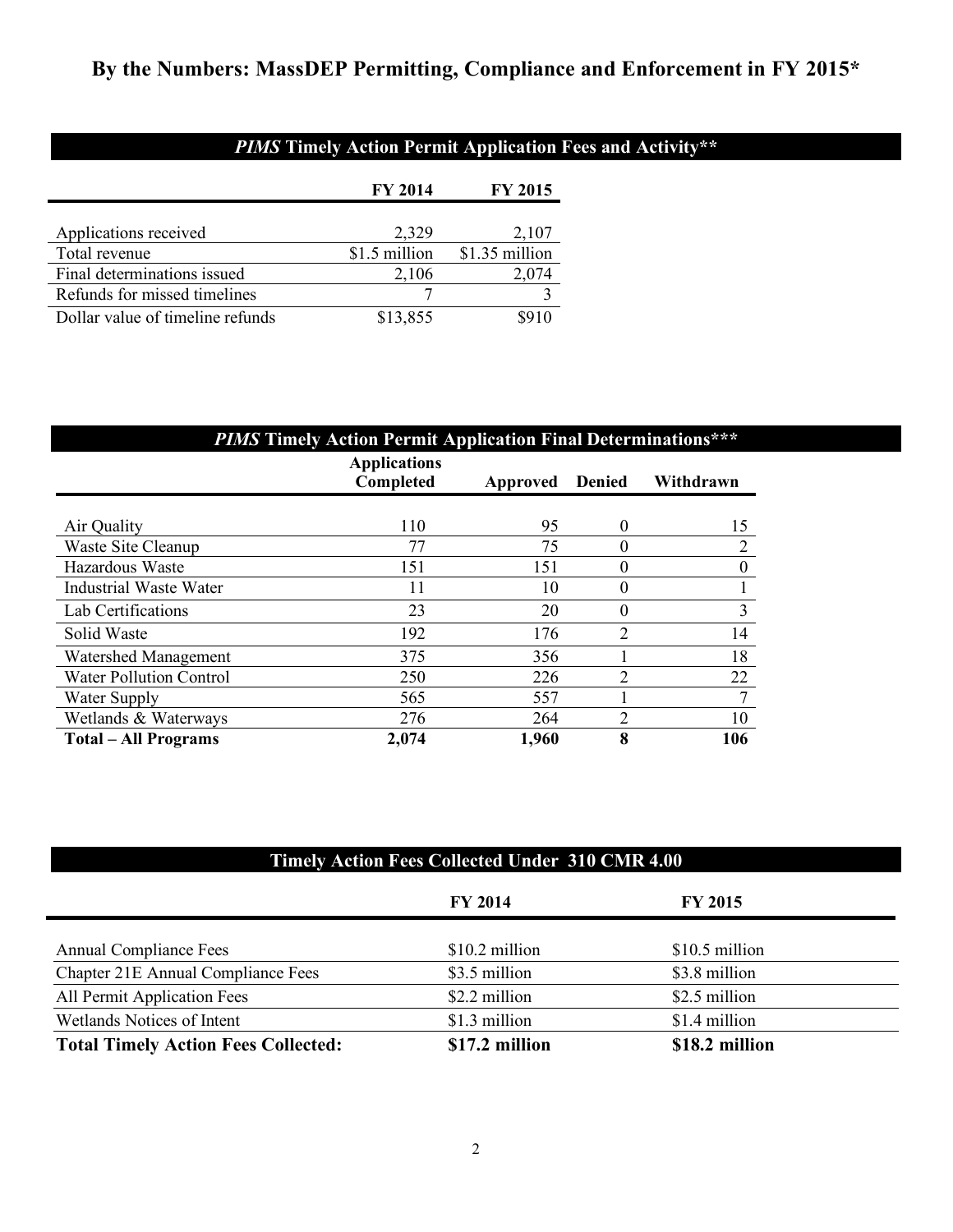## **Special Projects Permitting and Oversight Fund**

For certain permit applications that need specialized attention or action due to project size, complexity, or technical difficulty, or where proposed projects serve significant public interests and offer opportunities to restore, protect, conserve, or enhance natural resources, an alternative timeline and fee structure may be required. Pursuant to Section 40 of Chapter 149 of the Acts of 2004, revenue derived from these projects is deposited into the Special Projects Permitting and Oversight Fund. During Fiscal Year 2015, the following active projects met these criteria:

| <b>Project Name</b>                 |               | <b>Total</b><br><b>FY15</b><br>Costs<br><b>Incurred</b> | <b>Total</b><br>Project<br>Costs<br><b>Incurred</b> | <b>Receipts</b><br>to Date<br>$8-12-15$ | Permit<br>Code | <b>FY 15</b><br>Permit<br>Volume |
|-------------------------------------|---------------|---------------------------------------------------------|-----------------------------------------------------|-----------------------------------------|----------------|----------------------------------|
|                                     | <b>Total:</b> | \$80,270                                                | \$187,438                                           | \$327,932                               |                | 3                                |
| Bondi's Island Landfill             |               | \$2,790                                                 | \$30,918                                            | \$40,600                                | <b>SW08</b>    |                                  |
|                                     |               |                                                         |                                                     |                                         | SW10           |                                  |
| Zecco Inc                           |               | \$392                                                   | \$31,592                                            | \$48,022                                |                |                                  |
| St. Gobian Facilities Upgrade       |               | \$39,141                                                | \$67,616                                            | \$94,316                                |                |                                  |
| Gloucester Gas Light Remediation    |               | \$13,819                                                | \$13,819                                            | \$12,480                                | WW01B          |                                  |
| Tradebe Stoughton HW Lic            |               | \$7,305                                                 | \$16,526                                            | \$47,014                                |                |                                  |
| Solutia, Inc HE Lic Renewal         |               | \$10,988                                                | \$21,132                                            | \$59,000                                |                |                                  |
| SafetyKleen Marlboro HW Lic Renewal |               | \$5,835                                                 | \$5,835                                             | \$26,500                                |                |                                  |

|                                    | <b>Compliance and Enforcement Activity</b> |                |  |
|------------------------------------|--------------------------------------------|----------------|--|
|                                    | <b>FY 2014</b>                             | <b>FY 2015</b> |  |
| Compliance Inspections             | 6,489                                      | 5,636          |  |
| Lower Level Enforcement            | 2,945                                      | 1,915          |  |
| Higher Level Enforcement           | 646                                        | 545            |  |
| <b>MassDEP Penalties Assessed</b>  | \$1.99 million                             | \$2.71 million |  |
| <b>MassDEP Penalties Collected</b> | \$1.41 Million                             | \$1.93 million |  |

*\* Permitting, compliance, and enforcement counts and dollar amounts for prior fiscal years may vary from figures previously reported due to post-report data reconciliation.*

*\*\* PIMS Timely Action Permit Application volumes are only for those permit categories tracked in MassDEP's Permit Information Management System (PIMS) and does not include certain categories such as Asbestos/demolition notifications which are tracked separately.*

*\*\*\*Final determinations include only applications that were approved, denied or withdrawn during the fiscal year and may not reconcile with the total number of applications received because some reviews begin in one fiscal year and conclude in the next.*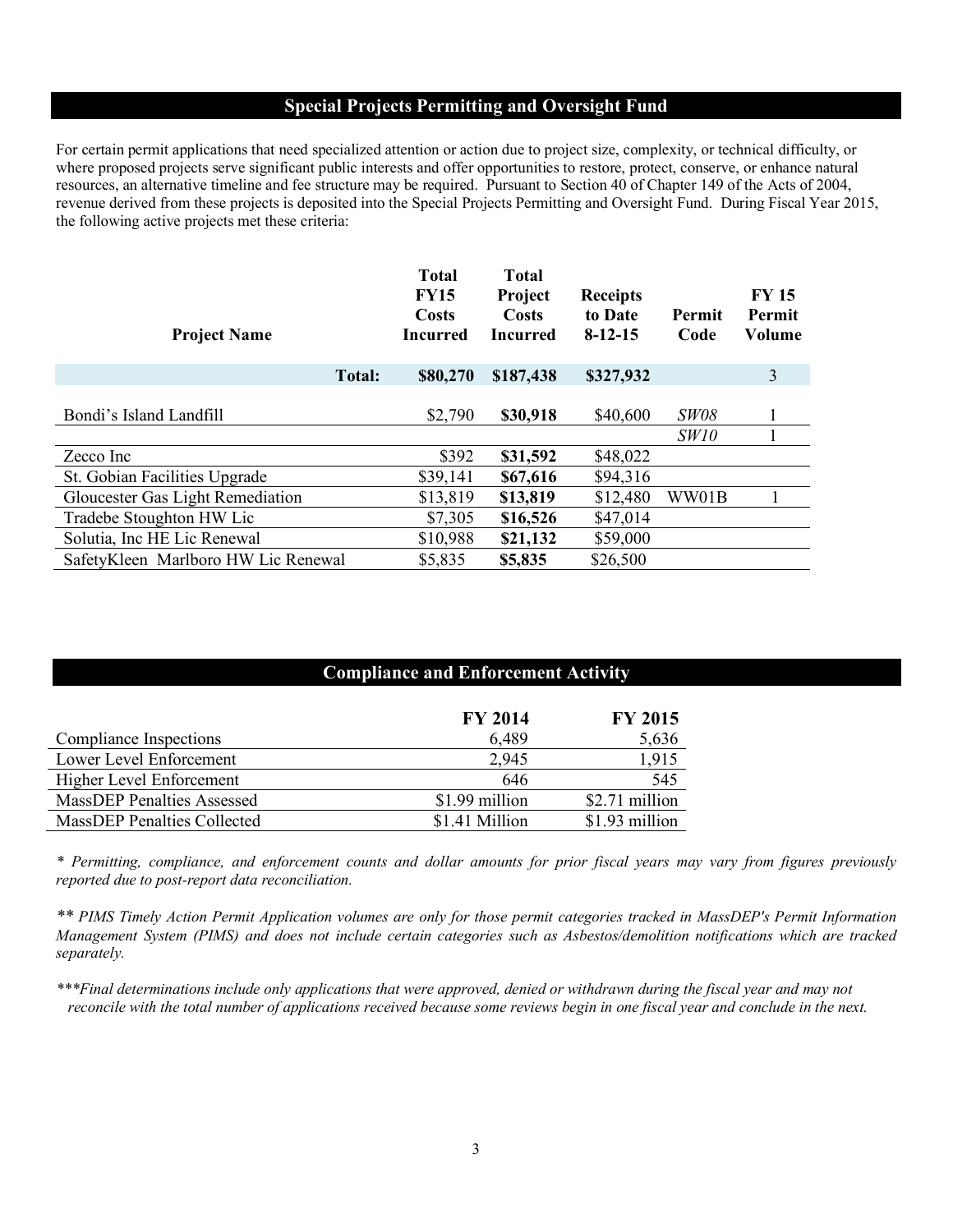During Fiscal Year 2015 with help from the Governor, private business interests, environmental organizations, citizens and legislators, MassDEP continued to make progress in protecting the Commonwealth's environment and the health of those who live and work in Massachusetts. The agency's focus on permitting activities continued to meet overall performance goals.

### **Timely Action on Permit Review and Appeal Resolution**

The agency continued to return timely decisions on more than 98% of permit applications received under the Department's timely action-money back guarantee provisions. In addition, MassDEP's overall performance goal of issuing all permitting decisions within 180 days of application filing was met in 97.7 % of all permitting decisions.

MassDEP has also continued to resolve appeals through its Office of Appeals and Dispute Resolution, meeting its goal of resolving wetlands permit appeals within 6 months in 76% of the cases closed this year. That metric improved to 84% of wetlands appeals when considering cases resolved within seven months of filing.

#### **Budget and Spending Priorities**

MassDEP's budget priority is effective implementation of its core mission to protect public health and the environment. Every fiscal year, the Department must determine the best allocation of available resources among its many programs in order to satisfy this core mission. At the same time, MassDEP operates in a fastpaced world dominated by rapidly, ever improving information and technologies. This environment demands constant innovation in program structures, processes and equipment as well as continuous education and training. When implementing its annual budget, the Department strives for the balanced allocation of limited resources between the core mission and innovation. The ultimate goal is always implementation of cutting edge programs and process coupled with efficient service delivery that maximize environmental and public health benefits for the citizens of the Commonwealth.

This year, the Early Retirement Incentive Program resulted in 109 staff members choosing to retire at the end of the Fiscal Year. The combination of this unique wave of retirements and other staff departures has resulted in a combined 16% reduction in personnel over the course of the Fiscal Year.



Anticipating the effect of staff losses, MassDEP has been adapting to the new reality of fewer employees to accomplish the agency's mission. Staffing decisions will continue to require careful attention in Fiscal Year 2016.

#### **Accomplishments and Priorities**

Key accomplishments were achieved during Fiscal Year 2015 associated with the following key initiatives:

- Enhancing our municipal partnerships, and improving stakeholder engagement.
- Regulatory evaluation and streamlining: Final promulgation of regulatory reforms and launch of regulatory evaluation under Executive Order #562.
- Transforming our environmental information technology systems.
- Advancing clean energy and reducing greenhouse gas emissions.
- Innovating organic management.
- Protecting aquatic ecosystems.
- Cleaning up oil and hazardous waste spills.
- Brownfields redevelopment.
- Improving compliance with environmental requirements.

Summaries of these initiatives are provided below.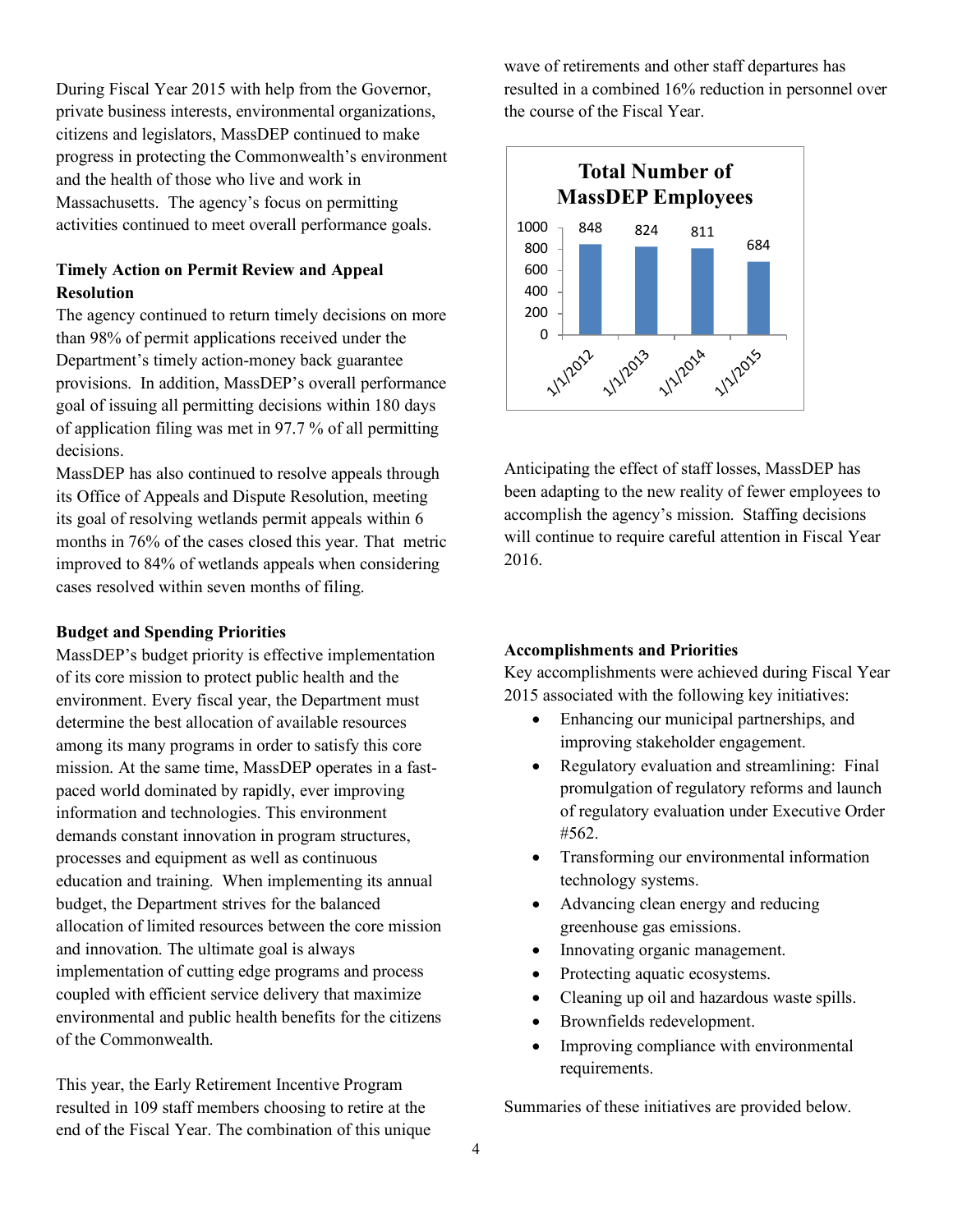#### **Municipal Assistance and Stakeholder Engagement**

#### *The Office of Municipal Partnerships and*

*Governmental Affairs* was created to serve as a visible point-of-contact for municipalities, local officials, legislators and other governmental agencies. The Office coordinates cross-agency efforts to provide up-to-date and effective outreach and user-friendly assistance - both online and via traditional formats - to a range of groups that do business with MassDEP or rely on it for information. The Office will strengthen the agency's partnerships with cities and towns and promote increased understanding about the agency's programs that protect the environment and the public health. In its first year, the Office has improved outreach materials and made web site changes to make the agency more accessible and transparent. The new website can be found at:

http://www.mass.gov/eea/agencies/massdep/service/omp ga/

#### *The Office of Permit and Regulatory Ombudsman &*

*Special Projects* brings resources to bear on permitting, regulations and management of special projects across the Department to improve efficiency and streamline processes involved in these efforts. The Office leads business process reengineering efforts to streamline Department work as well as develop the foundations for future information technology platforms. Efficiency efforts have focused on reviewing regulations and associated guidance and execution for consistency. This promotes regulatory clarity, reducing application deficiencies and time-consuming follow-up.

The Office also provides assistance in navigating MassDEP permitting processes or expediting a decision that is business-critical. Ever mindful of the role it plays in promoting smart and sustainable growth across Massachusetts, MassDEP strives to issue permits at "the speed of business," and was the first agency to offer applicants the guarantee of a timely decision or their money back, nearly two decades ago. In most cases, the MassDEP Regional Offices are the best and most efficient places to start learning about needed environmental permits and making personal connections with the people who will be issuing them. Through preapplication meetings with regional office staff, projects can benefit by developing a mutual understanding of the permitting process for a specific proposal. Proponents may discover small changes to project proposals that will improve the project, smooth the permitting process, and even eliminate the need for some permits entirely.

The agency opened its Office of Permit and Regulatory Ombudsman & Special Projects to provide similar assistance to large, complex, or cutting-edge facilities or projects that will require permitting coordination among various local, state and federal agencies, or across multiple MassDEP regions. The Office can also facilitate the use of Fast Track Permitting to accelerate project review. If questions or concerns arise about MassDEP permitting procedures, timelines or outcomes, the Office can also provide an impartial ombudsman to address them. Contact the Office by email at: MassDEP.PermitAssistance@massmail.state.ma.us

## *Local Water Infrastructure Investment.* The

Massachusetts Clean Water Trust (the Trust), in partnership with MassDEP, provides cities and towns of the Commonwealth with low-interest-rate loans for water infrastructure projects. MassDEP manages project development and approval through its State Revolving Fund program for Clean Water and Drinking Water projects, while the Trust manages the flow of money to the communities. In Fiscal Year 2015, the Trust and the State Revolving Funds provided a total of \$327.5 million in financing commitments for 65 projects that will ensure clean drinking water and effective wastewater treatment. This Fiscal Year:

- *The Clean Water Fund provided commitments of more than \$246.2 million of project financing for 40 projects to create an estimated 1,477 construction and engineering jobs.*
- *The Drinking Water Fund provided commitments of \$81million of project financing for 25 projects to create an estimated 486 construction and engineering jobs.*

#### **Regulatory Review: A Clearer Code**

Since Governor Baker signed Executive Order #562 on March 31, 2015, MassDEP has been conducting a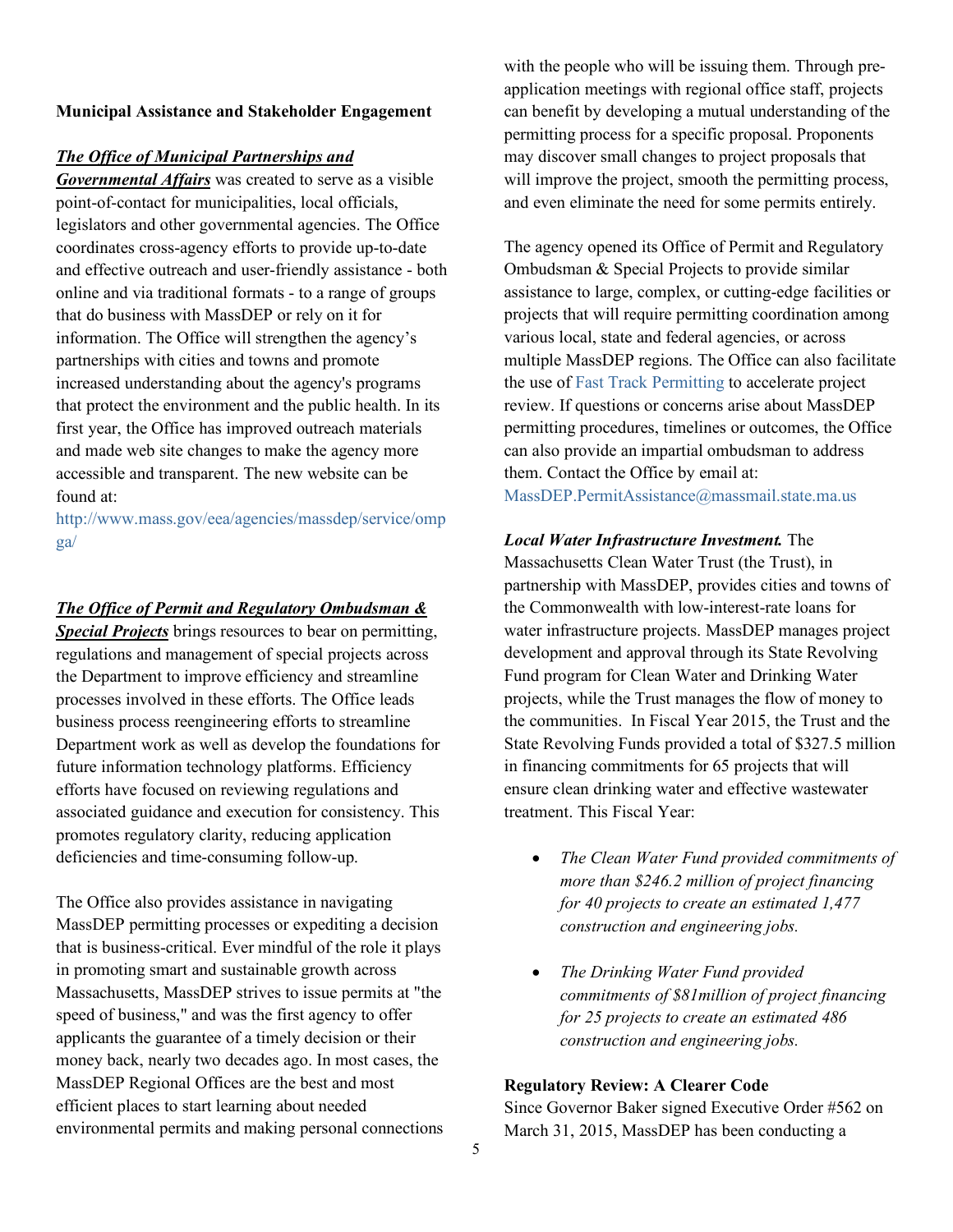comprehensive review of its regulations. The Order directs all agencies to review their regulations to ensure a clear need and purpose for the rules and that they are written concisely in plain and understandable language. The required analysis also must evaluate the cost of the regulation, considered with its benefits, alternative regulatory approaches, potential duplication and stringency in comparison to federal requirements, and whether the rules unduly and adversely affect the public or the competitive environment in Massachusetts. MassDEP's preliminary review identified 10 regulatory sections that it recommended rescinding and 18 regulatory provisions that it recommended amending. This regulatory evaluation will continue into Fiscal Year 2016. Our website highlights the MassDEP workplan and details on specific changes that are contemplated. The usual public involvement opportunities for commenting on proposed regulatory changes will be followed as the changes move towards promulgation.

## **Transforming Environmental Information Technology**

In 2011, MassDEP began to evaluate its ability to continue to implement its core activities and perform its regulatory oversight activities given staff losses and an increasing workload. In Fiscal Year 2015, MassDEP continued to focus on these same objectives, with the goal of harnessing efficiencies and realizing opportunities through information technology improvements. Given the current pace of technological advances and increasing capacity, MassDEP's information technology ("IT") systems are outdated, inadequate and difficult to maintain. Updating these systems provides opportunities to improve efficiency and increase our ability to provide environmental information and services to the public. Improving the agency's systems has involved focused input from external stakeholders as well as Secretariat leadership and agency personnel.

This Fiscal Year MassDEP moved closer to implementing our IT transformation known as the Energy and Environmental Information and Public Access System (or EIPAS) as part of a Secretariat-wide initiative by beginning to implement the initial phases of a multi-year project. A comprehensive data-standards initiative has been completed to prepare for the work ahead. This initiative established standard definitions of

key data terms or elements and is a critical first step for MassDEP to ensure it can share information effectively in the future. MassDEP also continued to work on standardizing and aligning agency work practices across programs and locations prior to beginning EIPAS system development. This "Agency Process Optimization" work will help the agency maximize the benefits from the new EIPAS system and shorten system development time through the implementation of standardized, repeatable workflows.

The EIPAS project has identified permitting, a regulated entity portal and online portal as key implementation areas to be addressed early in the project. When fully implemented, EIPAS will replace many of the isolated and complex information technology systems currently in use and ease information collection, transfer and linkage. With EIPAS fully implemented, MassDEP, its constituents and partners will see:

- Reduced uncertainty and time to businesses for permitting;
- Improved stewardship of the Commonwealth's environmental resources through faster violation identification, increased compliance rates and decreased time to compliance through utilization of rules-based processing;
- MassDEP staff time more effectively utilized by using technology;
- Increased transparency, enhanced access to environmental data and civic engagement through online portals;
- Enhanced collaborations with other agencies and municipalities through information-sharing opportunities; and
- Improved revenue collections.

The technological transformation will boost performance, and also serve as a nation-leading example of using technology to protect the environment, and engage the public in our work.

## **Advancing Clean Energy and Reducing Greenhouse Gas Emissions**

Massachusetts continues to lead in the area of Greenhouse Gas emission reductions, addressing climate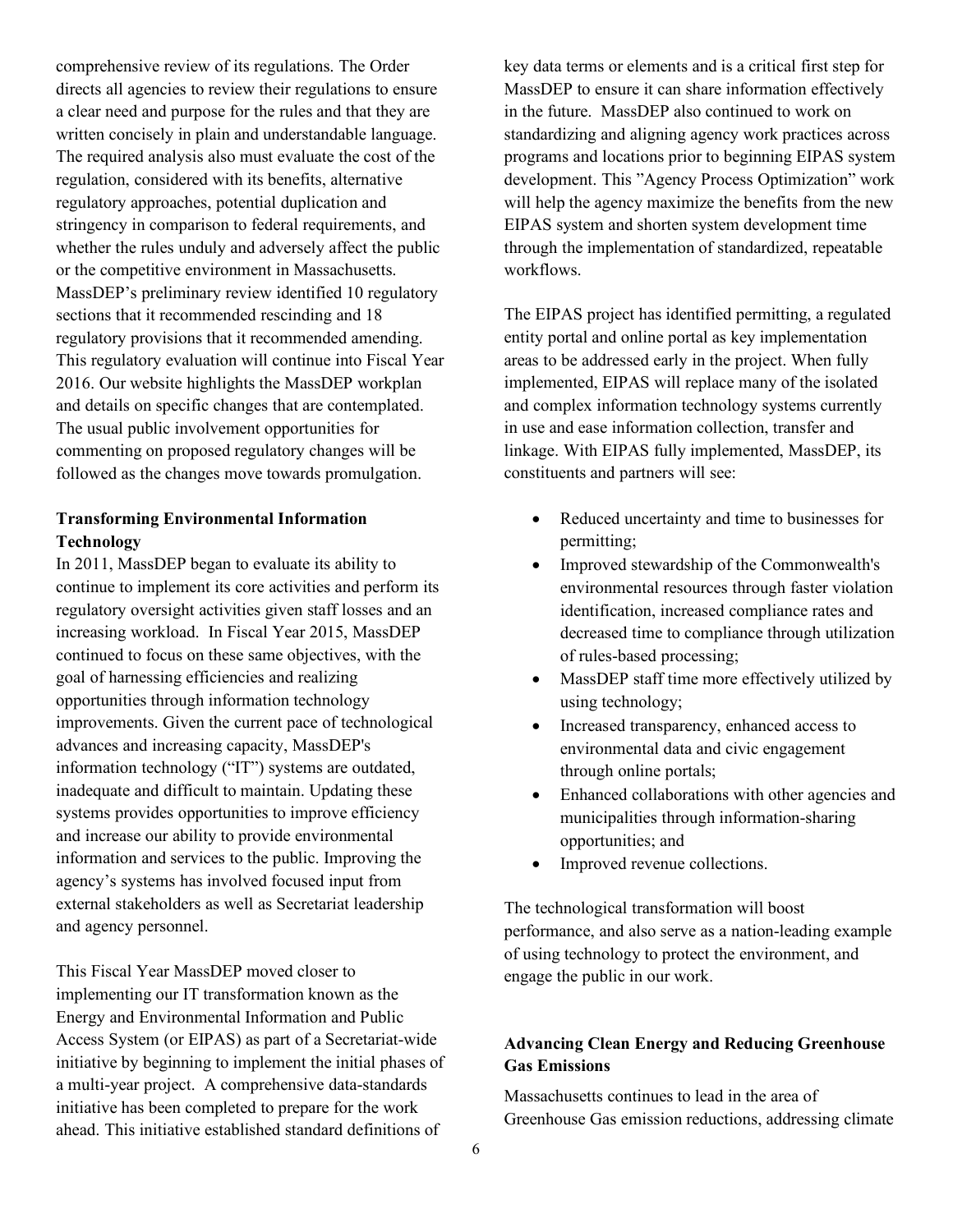change impacts and preparedness through collaborative efforts with other state agencies, innovative reporting programs and membership in the Regional Greenhouse Gas Initiative (RGGI).

#### **Implementing Groundbreaking Climate Legislation.**

MassDEP, along with the Massachusetts Executive Office of Energy & Environmental Affairs (EEA) and the Department of Energy Resources (DOER), continues to implement the Massachusetts Global Warming Solutions and the Green Communities Acts. Some of our activities included:

- Implementing a mandatory greenhouse gas (GHG) reporting program;
- Moving towards the 2020 GHG reduction target of 25% below 1990 emission levels; and
- Participating in the statewide stakeholder Advisory Committee and updating our effort to reach the 2020 reduction goal of 25%.

**Participating in the Regional Greenhouse Gas** 

**Initiative (RGGI).** This cooperative effort by nine Northeast and Mid-Atlantic states is designed to reduce emissions of carbon dioxide through a market-based, multi-state cap-and-trade program. Following a reduction in the carbon cap of 45% in 2014, the RGGI states will continue to lower the cap 2.5% per year from 2015-2020. Each year the nine states cooperate in auctioning emissions allowances and investing the proceeds in energy efficiency, renewable energy and other clean energy programs. The greenhouse gas reduction efforts in RGGI are working for Massachusetts' residents and businesses, and we continue to support this important program.

**RGGI Auction Proceeds Benefit Massachusetts:** The four RGGI auctions in Fiscal Year 2015 raised a total of \$60,702,919 for Massachusetts.

| in<br><b>Auctions</b><br><b>FY2015</b> | Price / Ton<br>of CO <sub>2</sub><br><b>Emissions</b> | <b>Mass. Proceeds</b> |
|----------------------------------------|-------------------------------------------------------|-----------------------|
| Auction 28<br>June 2015                | \$5.50                                                | \$14,529,306          |
| Auction 29<br><b>March 2015</b>        | \$5.41                                                | \$14,291,554          |
| Auction 30<br>December 2014            | \$5.21                                                | \$16,462,391          |
| Auction 31<br>September 2014           | \$4.88                                                | \$15,419,668          |
| TOTAL                                  |                                                       | \$60,702,919          |

Based on the Green Communities Act of 2008, the Department of Energy Resources (DOER) has directed the vast majority of the Commonwealth's RGGI proceeds into the state's nation-leading energy efficiency programs delivered statewide by the state's utilities and energy efficiency service providers through Mass Save®, and the Green Communities Designation and Grant Program for cities and towns. These programs and initiatives are fueling a cleaner energy future for the Commonwealth.

RGGI has proved to be excellent model of a functional regional carbon trading market for EPA's Clean Power Plan, released in August 2015.

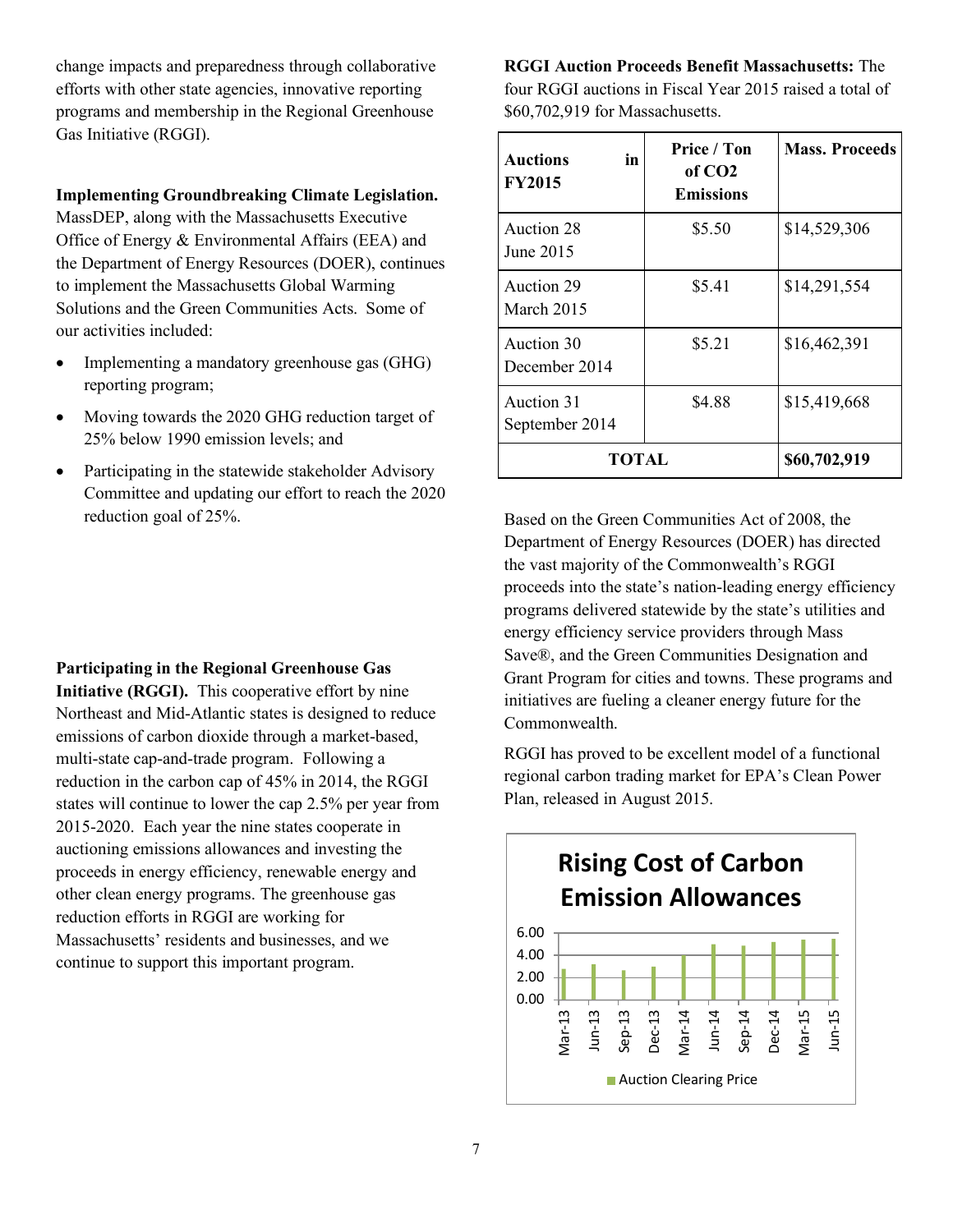Greenhouse gas emissions from the power sector in Massachusetts have dropped by more than 40% since 2008, driven in part by the market valuation for tradable carbon emissions within the RGGI program.

#### **Innovating Organics Management**

MassDEP's Solid Waste Master Plan that seeks to significantly reduce waste generation and increase materials recycling and reuse. The major focus during Fiscal Year 2015 was the nation-leading implementation of the food waste and organics ban, which took effect on October 1, 2014. MassDEP worked with regulated entities to ensure a smooth transition and will continue to provide compliance assistance in order to achieve significant diversion rates. These activities will result in much of the food waste and organic materials that make up to 25 percent of the waste stream today being pulled out of the stream headed to landfills or incinerators. Instead these materials will be composted or sent to an anaerobic digestion facility where they can be turned into a renewable energy source, or turned into other products. These efforts provide a win-win-win-win: lower waste disposal costs; decreased methane emissions from landfills; new renewable energy capacity; and creation of other recycled products. In addition, new businesses and jobs will start and expand to support management and reuse of organic materials.

#### **Protecting Aquatic Ecosystems**

MassDEP continues to monitor and implement its waterbased permitting programs to protect our water resources and improve water quality. A few examples of the agency's water focused programmatic efforts are highlighted below.

#### *Protecting Critical Wetland Functions and Improving*

*Ecosystem Services.* Wetlands resources are critical contributors to the quality of life in Massachusetts. Every year, MassDEP and our local Conservation Commission partners review thousands of applications from developers, homeowners, and other parties who want to conduct work in or near wetlands. The permitting activities ensure that work in these wetland areas does not impair the continuing functions or benefits that these natural systems provide.

During this Fiscal Year, work started with an Advisory Group of Wetlands experts to explore and develop new regulatory standards for Land Subject to Coastal Storm Flowage. The rules will be designed to preserve the specific wetland functions of these areas, which are of particular importance to mitigating the impacts of climate change: storm damage prevention responsive to increasing storm severity and flood control and storage capacity responsive to increased volume and frequency of flooding. With standards in place the ecosystem services provided in these areas can be more consistently protected.

#### *Addressing Nitrogen: Watershed Based*

*Reductions* Nitrogen pollution is a critical issue in the bays and estuaries of southeastern Massachusetts, Cape Cod and the Islands. MassDEP has committed substantial resources over the past few years to develop a solid scientific understanding of the causes of the problem and develop Total Maximum Daily Loads (TMDLs), which can use used to develop plans for achieving needed nitrogen load reductions. In Fiscal Year 2015 EPA approved 31TMDLs developed by MassDEP, 11 of which effectively created Nitrogen "budgets" for watersheds in Southeastern Massachusetts. Using the targets in these TMDLs, local, state and regional planning efforts can focus on how to best achieve the Nitrogen reductions needed, which are critical to restoring and protecting our coastal waterways.

In the coming year, MassDEP will continue partnering with the communities, EPA, and other interested stakeholders to find and implement cost-effective solutions and achieve Nitrogen load reductions.

## *Supporting the Cape Cod Regional Water Quality*

*(Section 208) Plan.* The Certification of the Cape Cod Regional Water Quality Plan Update by Governor Baker in June of 2015 was the beginning of the implementation phase for this Plan, the purpose of which is to address serious water quality impairments. Developed by the Cape Cod Commission with state support over the course of Fiscal Year 2105, the Plan was the subject of an extensive outreach effort to engage and increase local interest in moving toward sustainable and long term water quality improvements. Approved by EPA in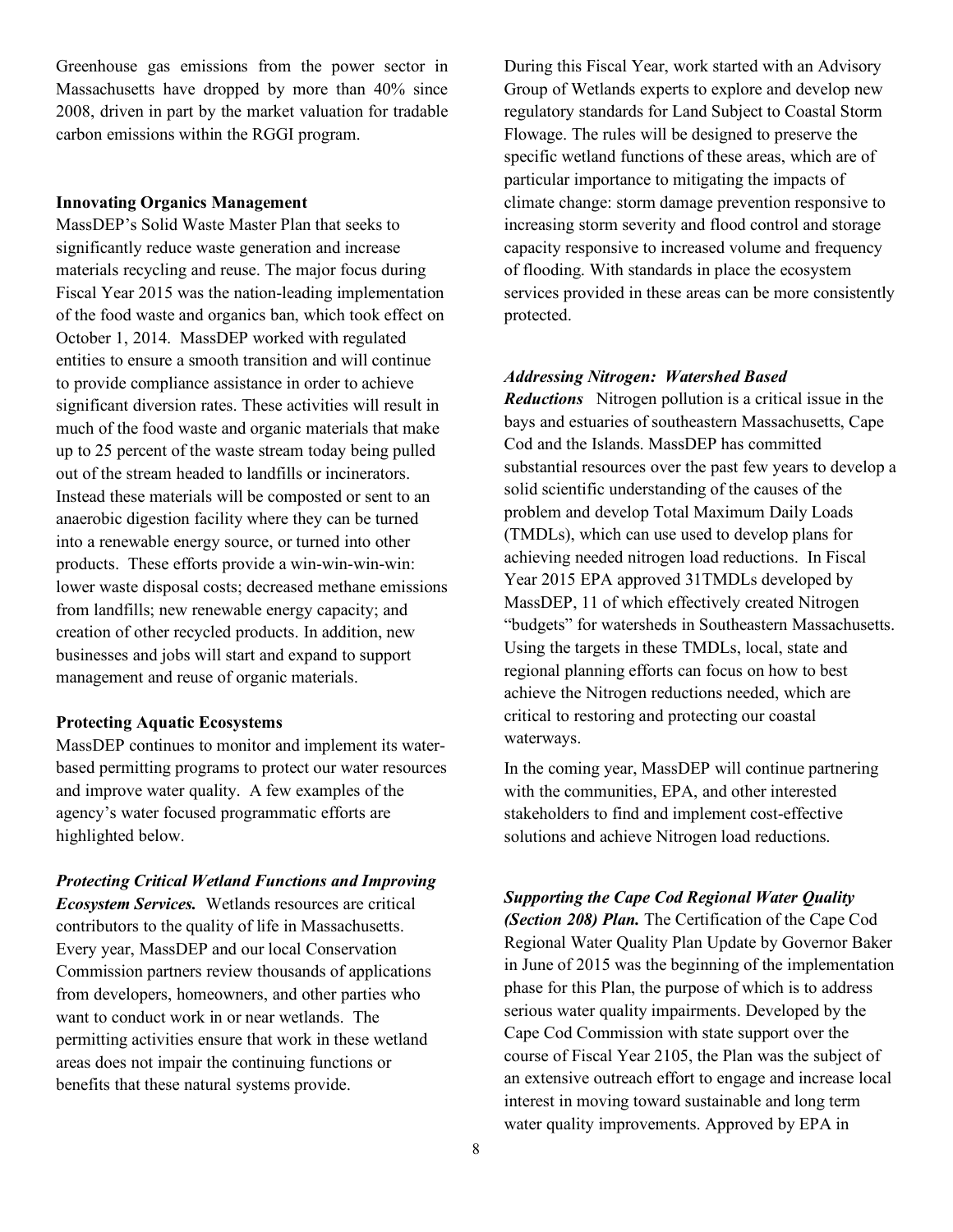September 2015, MassDEP is committed to providing ongoing assistance to Cape Cod communities, and specifically to developing a watershed based permitting approach. Towns interested and ready to incorporate conventional and innovative technologies into Comprehensive Wastewater Management Plans and targeted watershed plans will benefit from MassDEP technical assistance. MassDEP will also work with the Massachusetts Clean Water Trust to update the State Revolving Fund Loan regulations in order to allow for principle forgiveness and additional subsidies for the Trust's water infrastructure loans.

#### **Cleanup of Oil and Hazardous Waste Spills**

The Bureau of Waste Site Cleanup within MassDEP is charged with ensuring immediate and effective responses to environmental emergencies, such as oil spills and chemical fires, as well as timely assessment and cleanup of hazardous waste sites by private parties responsible for them. In Fiscal Year 2015, MassDEP continued to oversee the "Chapter 21E" program for the identification, assessment and cleanup of oil and hazardous material disposal sites under the Massachusetts Contingency Plan (MCP). The agency works to ensure that cleanups are protective of human health and the environment, natural resources affected by oil/hazardous material releases are restored, and to facilitate successful redevelopment of remediated properties.

This Fiscal Year MassDEP received notification of 1,259 new releases of oil or hazardous material, including 872 "sudden" releases requiring Immediate Response Actions – such as for conditions that pose an Imminent Hazard or leaking underground storage tanks. Over the course of the Fiscal Year, 1,144 sites were closed out (many sites include multiple distinct releases). Of these cleanups, 81% (928) were consistent with unrestricted use of the property, while 13% (153) achieved an outcome (Permanent Solution with Conditions) appropriate for specific future use of the property. A small percentage (6%) achieved a Temporary Solution, indicating that while exposures under current conditions are controlled, additional work is necessary to address potential future uses/activities at the site.

The program has focused over the last Fiscal Year on the implementation of streamlined regulations (promulgated in June, 2014) that allowed DEP to identify and expedite mitigation and cleanup measures at those sites that pose the greatest risk to human health or the environment. This work included preparation of significant revisions to program policies on nonaqueous phase liquids (NAPL), activity and use limitations (AULs) and the evaluation and mitigation of vapor intrusion pathways.

### **The Commonwealth's Environmental Justice Goals and Brownfields Development**

Environmental Justice is based on the principle that all people have a right to be protected from environmental pollution and to live in and enjoy a clean and healthful environment. Environmental justice is the equal protection and meaningful involvement of all people with respect to the development, implementation, and enforcement of environmental laws, regulations, and policies, and the equitable distribution of environmental benefits.

MassDEP began to implement the new Environmental Justice (EJ) Executive Order #552 in Fiscal Year 2015, which requires all Secretariats to take action by developing EJ strategies that promote positive impacts in EJ communities. Following the issuance of the Executive Order, MassDEP actively participated in listening sessions and worked to develop EJ strategies with the support of the Secretary.

The Department's Brownfield redevelopment efforts have been refocused during the year on Governor Baker's Urban Agenda, Lt. Governor Polito's Community Compact, MassDevelopment's Transformative Development Initiative, and our own Urban Compliance/Environmental Initiative. The agency continues to work with municipalities to reinvigorate urban sites across the Commonwealth and facilitate Brownfields redevelopment.

#### **Improving Compliance; Fair Enforcement**

MassDEP continues to place priority on maintaining compliance and enforcement activities. Ultimately, the credibility and effectiveness of any environmental program depends upon our success in ensuring compliance with our protective environmental standards. MassDEP employs a comprehensive Compliance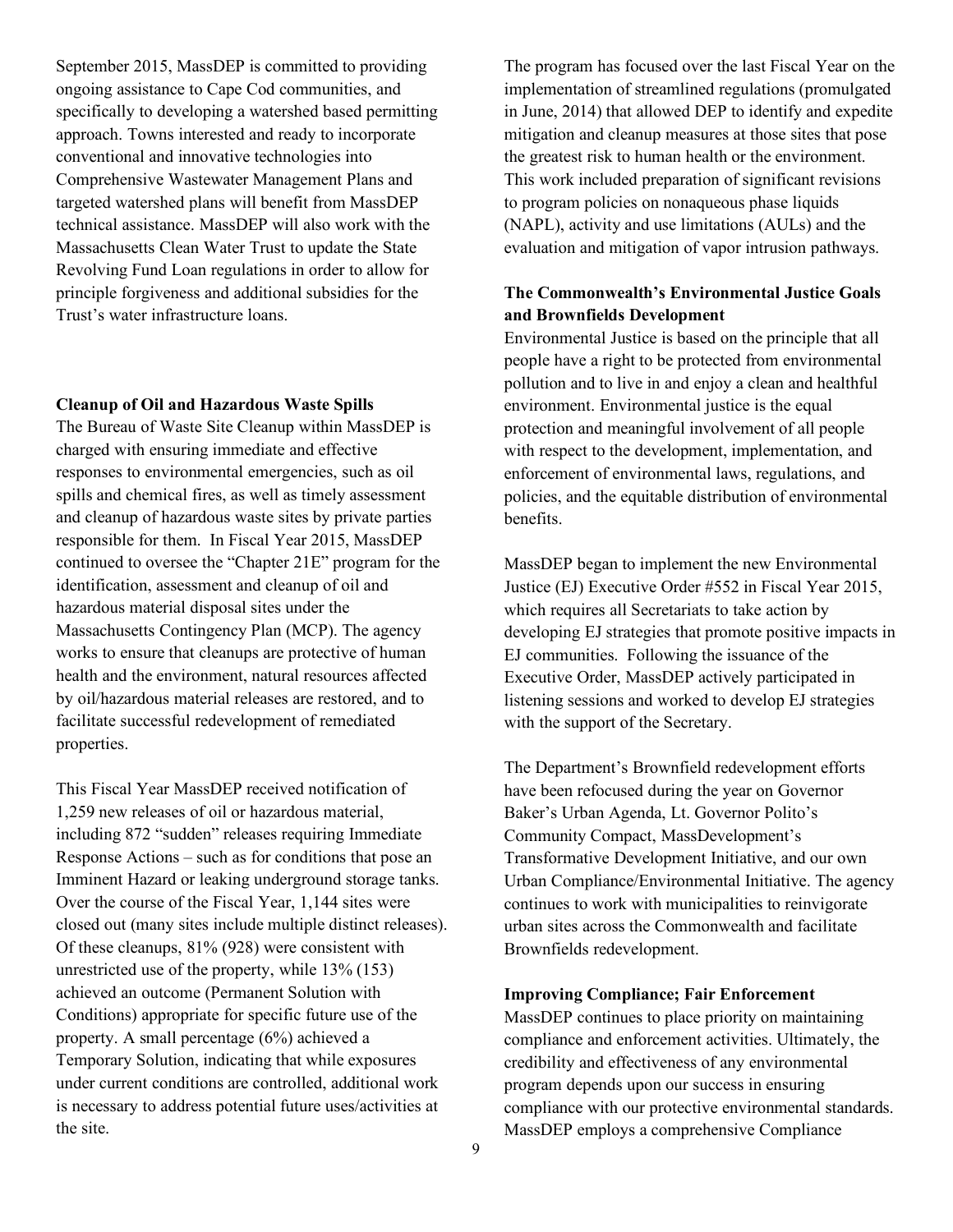Assurance Strategy that promotes environmental compliance through compliance assessment activities, enforcement, technical assistance, and public education. MassDEP also conducts targeted enforcement in administrative, civil, and criminal forums, building strong cases against those that do not comply with applicable laws, and ensuring a level playing field for those that do. We are proud that Massachusetts' regulated community generally has high rates of compliance.

The following examples of compliance and enforcement efforts from this Fiscal Year addressed important environmental impacts in the areas of spill cleanup and brownfields redevelopment, solid waste dumping, wetlands fill and restoration, fraudulent motor vehicle inspections, and false claims of wastewater services provided for municipal sewer systems and treatment works.

## *Improper cleanup actions at contaminated site in Taunton: \$265,000 in penalties and fees assessed. (February 2015)*

MassDEP with the assistance of the Attorney General's office obtained a Judgment by the Suffolk Superior Court against a New York City-based company for failure to adequately address historic releases of chlorinated solvents at the former Kent Silversmith plating facility. The court ordered payment of \$265,000 in penalties and fees by the Michael C. Fina Co. and required the company and its environmental contractor to perform assessment and cleanup at the site.

The complaint in the case alleged that the characterization of contaminants at the site was insufficient and that numerous applications of remedial additives into the soil and groundwater at the site were excessive, resulting in spreading solvent-contaminated groundwater and intrusion of solvent vapors into several nearby residences. Remedial additives are chemicals used to treat and remove contaminants in the groundwater. Additional violations at the renovation site included failure to have the asbestos-removal work area isolated with barriers, vents or doors, and putting asbestos-containing waste into improperly sealed bags that were not properly labeled.

## *Illegal Dumpers Caught with Candid Camera (March 2015).*

Exposing the sources of illegal dumping is the goal of MassDEP's "Candid Camera Initiative," an effort launched in 2006 by MassDEP's Environmental Strike Force (ESF), in cooperation with local and state enforcement agencies. In this dumping incident, MassDEP worked with the Massachusetts Environmental Police, the Department of Conservation and Recreation (DCR) and the Middlesex District Attorney's office.

Two Revere residents face criminal charges stemming from flagrant illegal dumping and the shattering of large quantities of glass in the Melrose section of the Middlesex Fells Reservation, a heavily-travelled recreational area. The two were identified after being captured on surveillance cameras installed in public spaces to deter illegal dumping, and were indicted on charges of illegal dumping and receiving stolen goods. DCR Rangers with assistance from MassDEP's ESF installed surveillance cameras to address illegal dumping in the Middlesex Fells Reservation. In July and August 2014 the cameras captured clear images of the defendants pulling in to the public park in a pickup truck, dumping glass panes, smashing the windows and quickly leaving the area.

Over the last ten years, ESF's Candid Camera Initiative has identified more than 100 illegal dumpers across the Commonwealth, many of whom were subsequently fined and, in many cases, brought back to clean up their mess.

## *Contractors Penalized \$46,150 Each for Asbestos Violations (April 2015)*

MassDEP penalized two asbestos-abatement contractors \$46,150 each for violations found during a routine inspection of a work site at 64 Cambridge Street in Burlington. All State Abatement Professionals of Plaistow, N.H. and Cruz Abatement and Contracting Services of Lawrence contracted to perform asbestos abatement work at this commercial site. MassDEP found during a December 9, 2014 inspection that pipe-wrap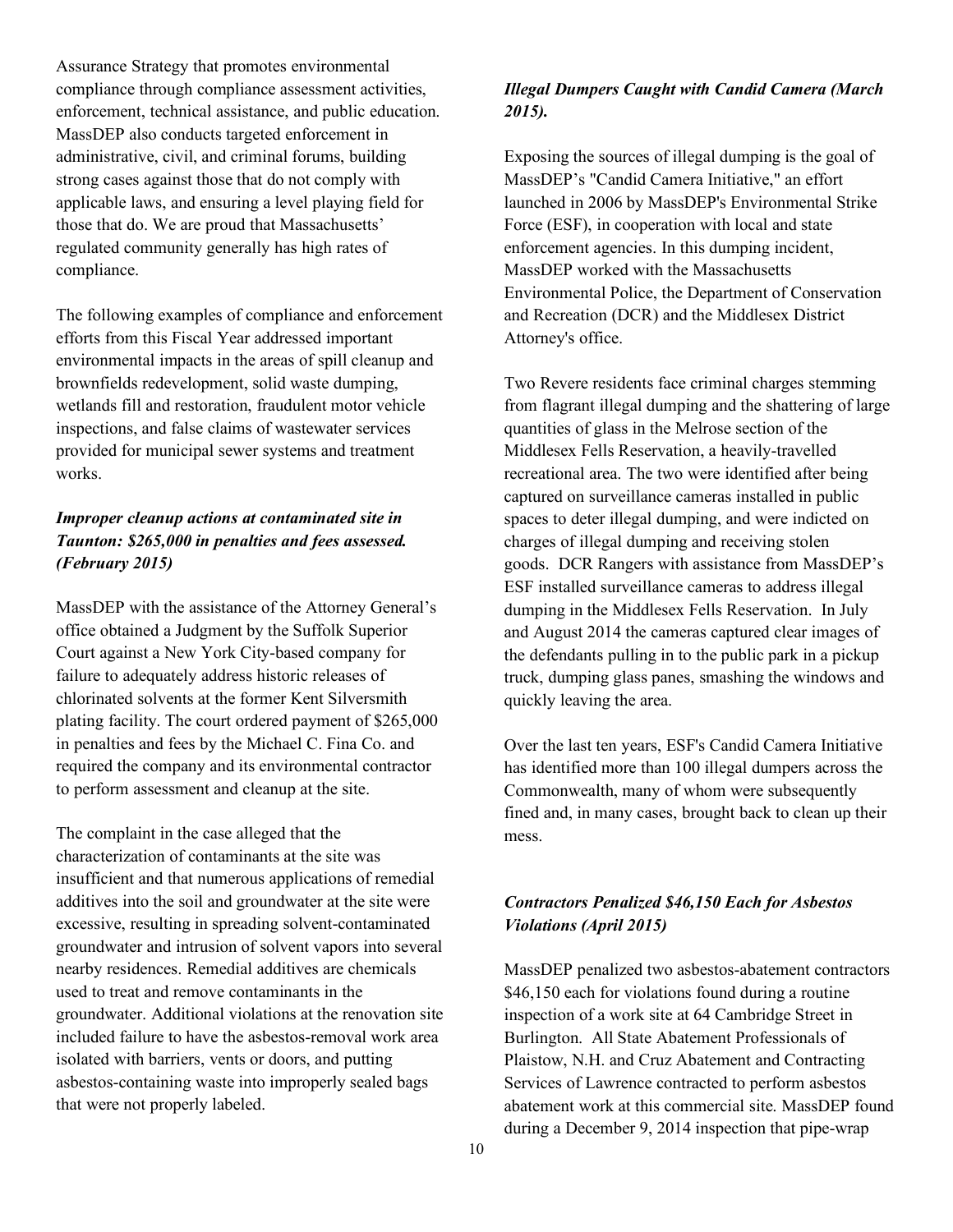asbestos-containing material had been removed with glove bags that did not have air-tight seals. Failure to adequately wet the asbestos material prior to removal in this manner causes releases of airborne asbestos fibers, which pose a health risk. Asbestos is known to cause asbestosis and various forms of cancer.

## *Criminal Conspiracy and Counterfeiting motor vehicle inspection stickers: Commonwealth v. Sostre.*

MassDEP's ESF continued to partner with Registry of Motor Vehicles and the Attorney General's Office this Fiscal Year to investigate allegations of fraudulent emission stickers being affixed to vehicles by corrupt inspectors and/or station owners. Following indictments brought in September of 2014 against Jose Sostre and his son Tommy Sostre, Jose Sostre pleaded guilty in Suffolk Superior Court to criminal charges of Counterfeiting Motor Vehicle Inspection Stickers and Conspiracy. Mr. Sostre was sentenced to one year in the House of Correction, 90 days to serve followed by a three-year probationary period.

The state's motor vehicle inspection program, a joint program with MassDEP and the Registry of Motor Vehicles, requires yearly safety tests for all motor vehicles. Several years ago, the MassDEP Strike Force investigators worked with staff in MassDEP's Inspection and Maintenance Program to analyze suspicious data. As a result, scores of enforcement cases have been brought against persons that created fake "passing" inspection stickers for vehicles that actually failed emissions testing.

### *Brownfields Redevelopment Covenants (June 2015)*

Three Brownfields Agreements were executed that paved the way for new municipal buildings in Walpole, a solar power facility in Great Barrington, and the redevelopment and reuse of a vacant parcel of property in Sutton. These agreements, called Brownfields Covenants Not to Sue, facilitate the cleanup and redevelopment of contaminated properties, and play a key role in helping communities revitalize local economies. MassDEP partners with the Attorney General's office in this initiative that allows cleanup activities to move forward and transform contaminated and abandoned properties into sites with productive new uses. The initiative unites environmental cleanup and economic development to the benefit of our communities and the environment.

#### Ø **Agreement with the Town of Walpole**

The agreement reached with the Town of Walpole will support the redevelopment of a 26-acre parcel of property located on the Blackburn and Union Superfund site. The site, heavily contaminated with asbestos, lead, arsenic and nickel from manufacturing that occurred there over a 200-year period, will be redeveloped into a new senior center, police station and parking facilities to support the municipal offices.

## Ø **Agreement with Rising Paper, LLC in Great Barrington**

The agreement with Rising Paper Land, LLC lead to the company taking ownership of a 67-acre property that was the site of a paper mill from 1852 until 2007, where it will develop a 12-acre, 2.5-megawatt solar photovoltaic facility. Rising Paper agreed to place a 45 acre conservation restriction with public access on the property, which will preserve open space along the Housatonic River for the community in exchange for liability protection for natural resource damages. The new solar facility will produce enough clean energy to power the electrical needs of a local school district and the Town of Great Barrington's municipal buildings. The project will also preserve wetlands and riverfront buffers on the site, and provide for public access.

### Ø **Agreement with New Covenant Partners IV, LLC in Sutton**

The Agreement with New Covenant Partners IV, LLC paved the way for it to take ownership of a vacant building and the two-acre parcel of property that is the former site of Master Metals Industries, a small-scale pewter and solder smelting facility in Sutton. Releases of lead, arsenic, chromium, cadmium, zinc and other hazardous materials occurred on site, contaminating both soil and groundwater. Under the agreement, New Covenant will clean up the property and tear down a portion of the existing vacant building on the site, make improvements to the remaining part of the building, and pave over a section of the property. New Covenant will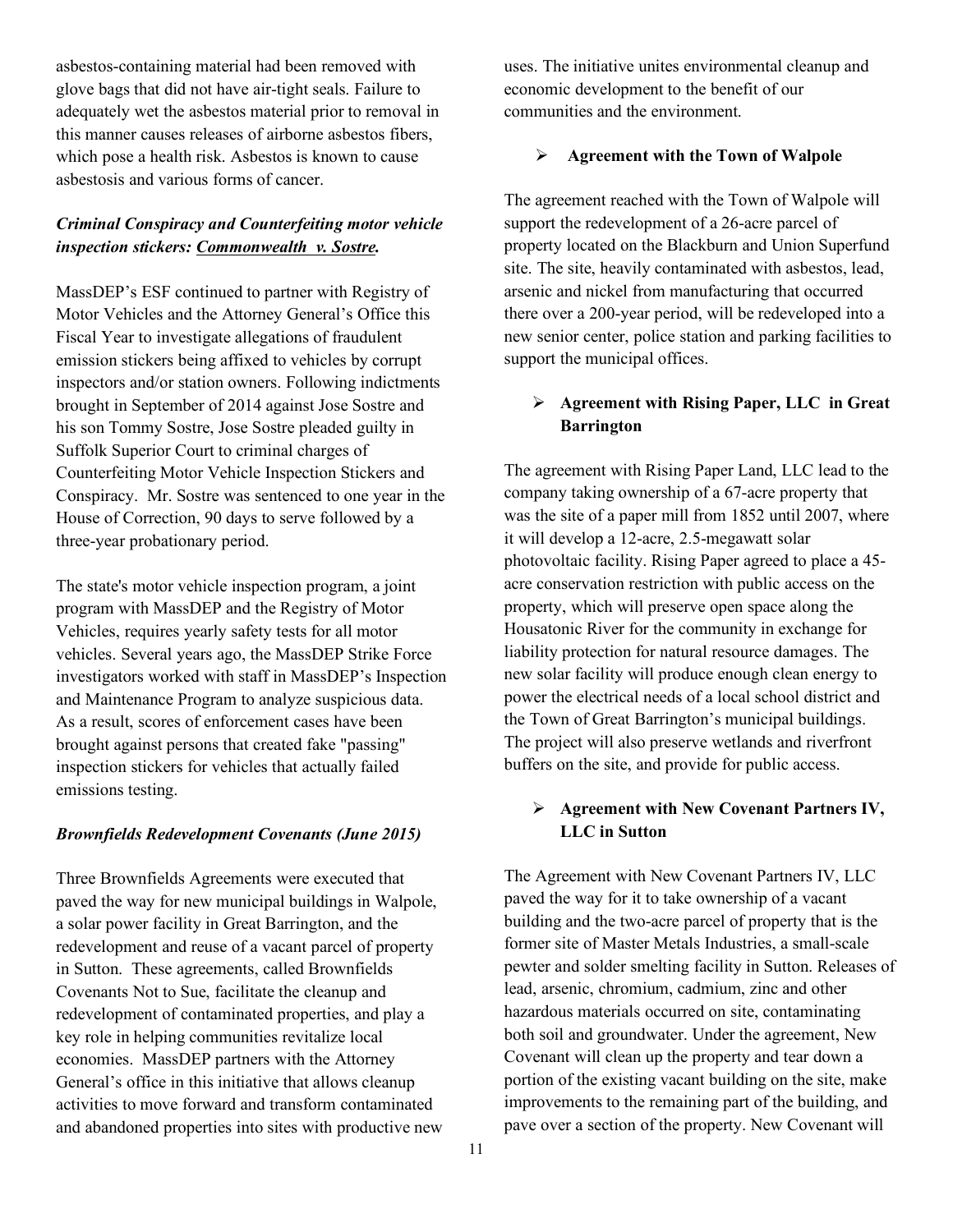enter into a long-term lease with a company that sells, distributes, and installs products and consulting services for outdoor athletic fields. The new project will create six new jobs at the currently vacant site.

## *Environmental Services Company to Pay Over \$650,000 to Settle Alleged Violations Under False Claims and Clean Water Acts (December 2014)*

A Canton-based environmental services company agreed to pay more than \$650,000 to resolve a lawsuit alleging it submitted false bills and records on multiple public contracts for sewer, storage tank and catch basin cleaning, maintenance and repair, and illegally discharged sewage and wastewater. MassDEP partnered with Attorney General Martha Coakley in bringing the suit.

The complaint alleged that National Water Main Cleaning Co. (NWMC) violated the Massachusetts False Claims Act in connection with contracts it held with Waltham, Framingham and the Boston Water and Sewer Commission (BWSC). The complaint also alleged that NWMC violated the Massachusetts Clean Waters Act by discharging sewage and wastewater into the waters of the Commonwealth without a valid permit.

Under the terms of the settlement, NWMC will pay \$405,000 to resolve the allegations it violated the state's False Claims Act and \$250,000 in civil penalties to resolve allegations it violated the Massachusetts Clean Waters Act, of which \$75,000 will be paid to the Massachusetts Natural Resource Damages Trust.

*Company Penalized \$32,500 for Wetlands Protection Act Violations in Bridge Reconstruction Project. Must Restore Salt Marsh and Vegetated Wetlands Area (March 2015)* 

MassDEP penalized an Illinois-based firm, Walsh Construction, \$32,500 for wetlands and water quality violations found during the reconstruction of the Whittier Bridge in Amesbury. The company was selected and retained as the contractor for the project by the Massachusetts Department of Transportation (MassDOT). MassDEP inspected the site and found that Walsh employees had filled salt marsh and bordering vegetated wetlands (BVW) without authorization.

As a result of the violations, Walsh was immediately ordered to remove 194 cubic yards of dredge material from the resource areas. Subsequently, MassDEP determined Walsh had also filled and altered approximately 1,800 square feet of BVW and approximately 525 square feet of salt marsh without a permit. Walsh was ordered to submit a restoration plan for the impacted resource areas for approval, and complete the work in 2015. Walsh will then monitor and maintain the viability of the restoration work for three growing seasons. MassDEP agreed to suspend \$17,000 of the penalty provided the company complies with the settlement.